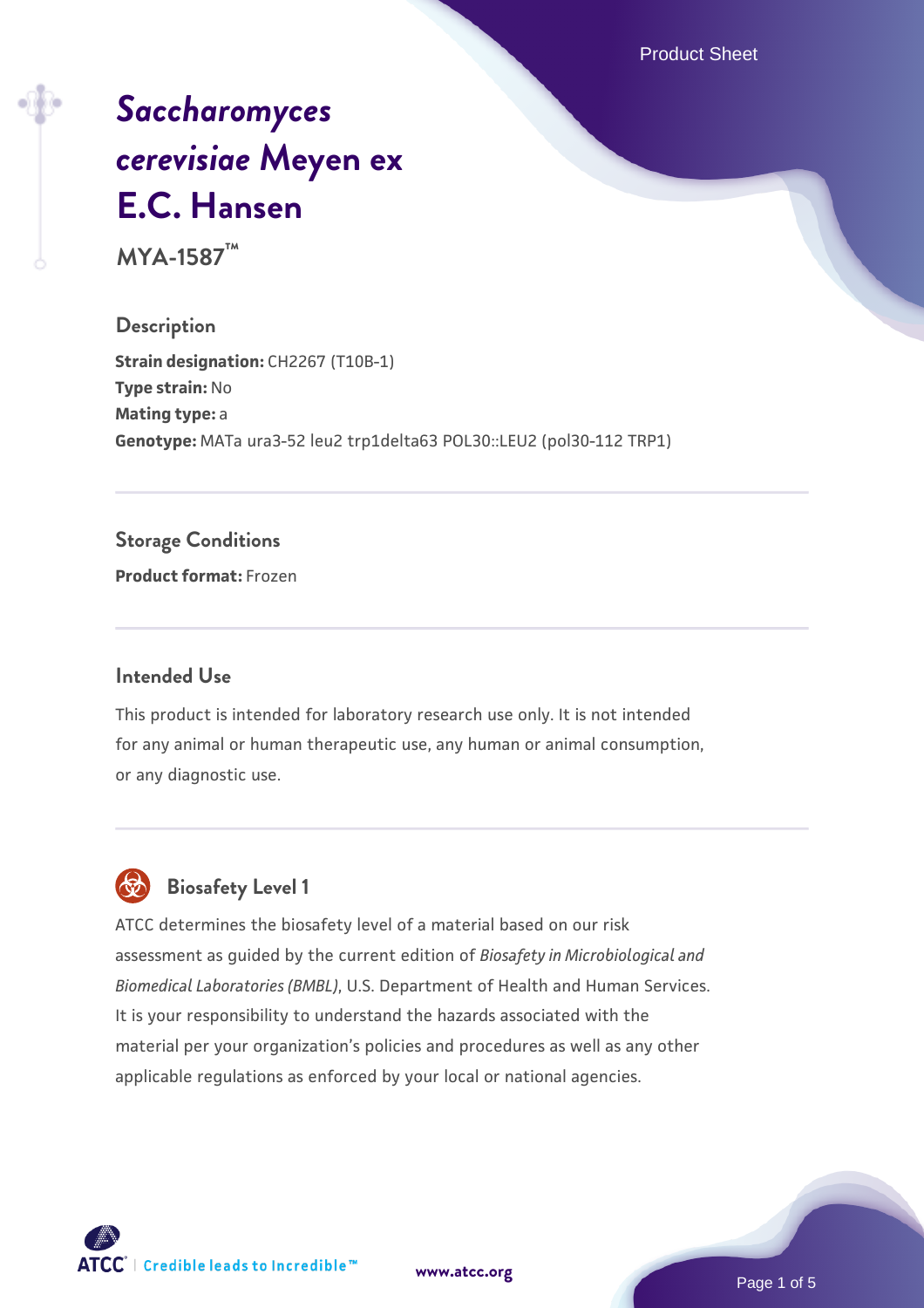ATCC highly recommends that appropriate personal protective equipment is always used when handling vials. For cultures that require storage in liquid nitrogen, it is important to note that some vials may leak when submersed in liquid nitrogen and will slowly fill with liquid nitrogen. Upon thawing, the conversion of the liquid nitrogen back to its gas phase may result in the vial exploding or blowing off its cap with dangerous force creating flying debris. Unless necessary, ATCC recommends that these cultures be stored in the vapor phase of liquid nitrogen rather than submersed in liquid nitrogen.

#### **Certificate of Analysis**

For batch-specific test results, refer to the applicable certificate of analysis that can be found at www.atcc.org.

#### **Growth Conditions**

**Medium:**  [ATCC Medium 1245: YEPD](https://www.atcc.org/-/media/product-assets/documents/microbial-media-formulations/1/2/4/5/atcc-medium-1245.pdf?rev=705ca55d1b6f490a808a965d5c072196) **Temperature:** 25°C

#### **Material Citation**

If use of this material results in a scientific publication, please cite the material in the following manner: *Saccharomyces cerevisiae* Meyen ex E.C. Hansen (ATCC MYA-1587)



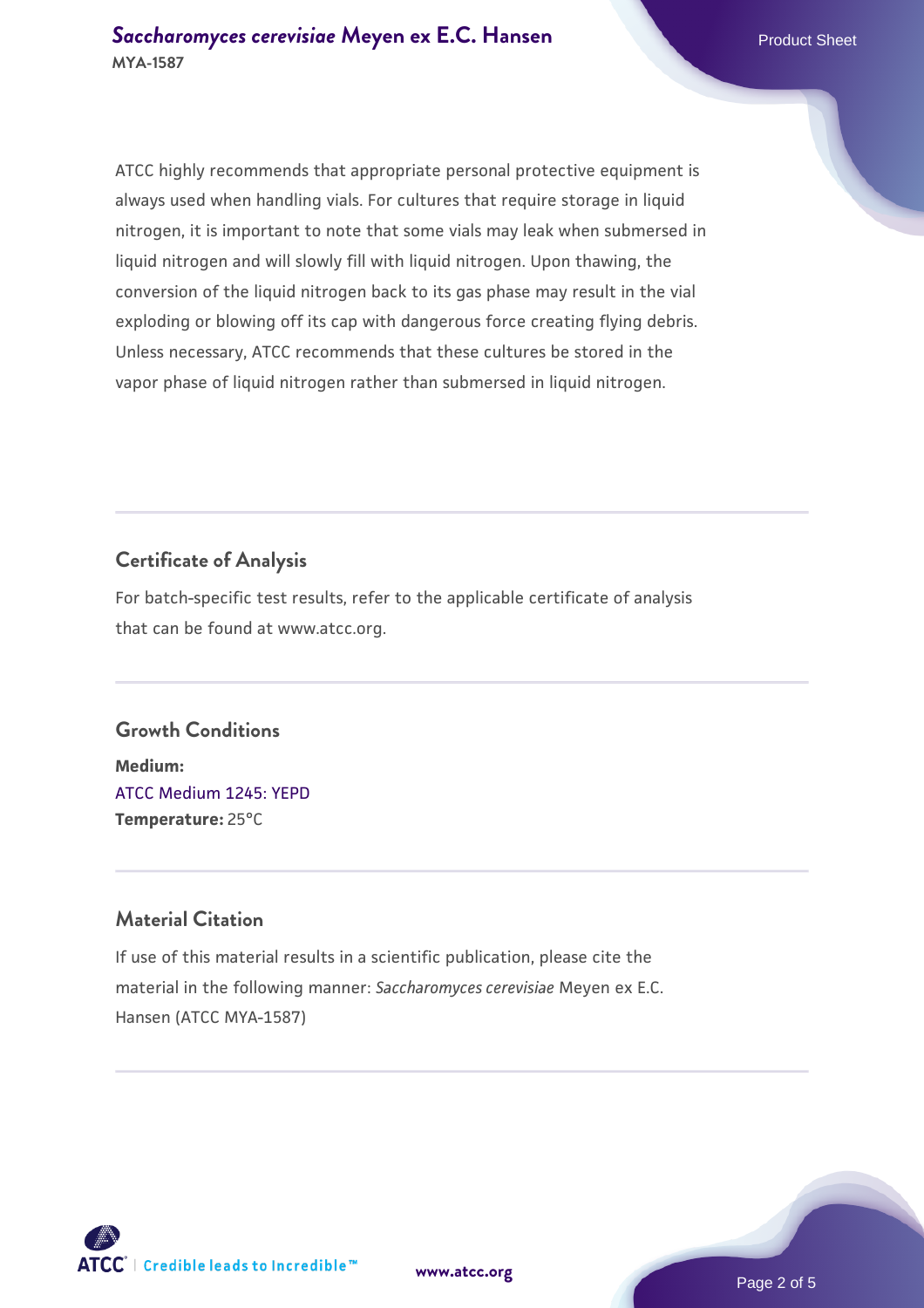## **[Saccharomyces cerevisiae](https://www.atcc.org/products/mya-1587)** [Meyen ex E.C. Hansen](https://www.atcc.org/products/mya-1587)

**MYA-1587**

#### **References**

References and other information relating to this material are available at www.atcc.org.

#### **Warranty**

The product is provided 'AS IS' and the viability of ATCC® products is warranted for 30 days from the date of shipment, provided that the customer has stored and handled the product according to the information included on the product information sheet, website, and Certificate of Analysis. For living cultures, ATCC lists the media formulation and reagents that have been found to be effective for the product. While other unspecified media and reagents may also produce satisfactory results, a change in the ATCC and/or depositor-recommended protocols may affect the recovery, growth, and/or function of the product. If an alternative medium formulation or reagent is used, the ATCC warranty for viability is no longer valid. Except as expressly set forth herein, no other warranties of any kind are provided, express or implied, including, but not limited to, any implied warranties of merchantability, fitness for a particular purpose, manufacture according to cGMP standards, typicality, safety, accuracy, and/or noninfringement.

#### **Disclaimers**

This product is intended for laboratory research use only. It is not intended for any animal or human therapeutic use, any human or animal consumption, or any diagnostic use. Any proposed commercial use is prohibited without a license from ATCC.

While ATCC uses reasonable efforts to include accurate and up-to-date information on this product sheet, ATCC makes no warranties or representations as to its accuracy. Citations from scientific literature and

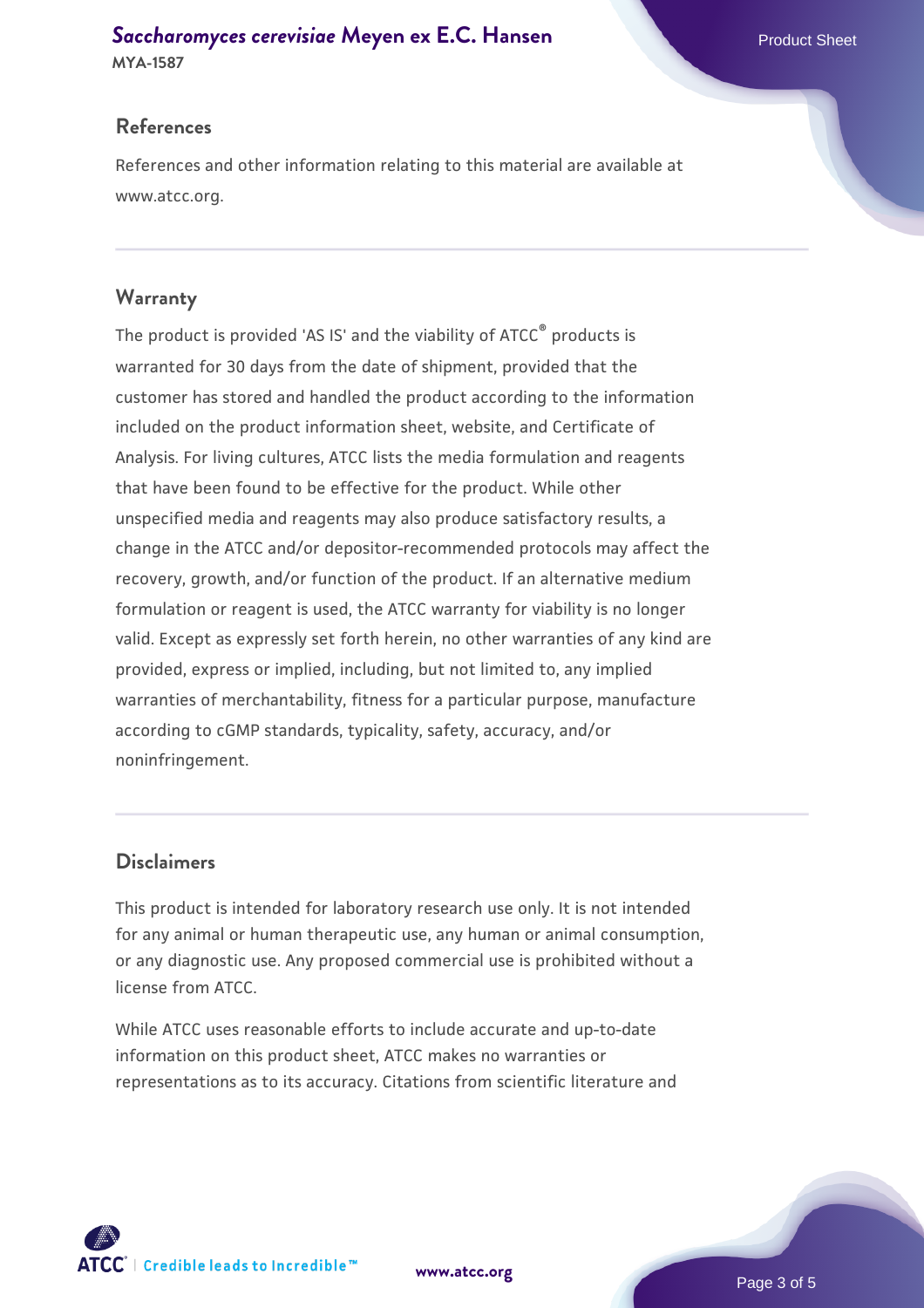#### **[Saccharomyces cerevisiae](https://www.atcc.org/products/mya-1587)** [Meyen ex E.C. Hansen](https://www.atcc.org/products/mya-1587) **MYA-1587**

patents are provided for informational purposes only. ATCC does not warrant that such information has been confirmed to be accurate or complete and the customer bears the sole responsibility of confirming the accuracy and completeness of any such information.

This product is sent on the condition that the customer is responsible for and assumes all risk and responsibility in connection with the receipt, handling, storage, disposal, and use of the ATCC product including without limitation taking all appropriate safety and handling precautions to minimize health or environmental risk. As a condition of receiving the material, the customer agrees that any activity undertaken with the ATCC product and any progeny or modifications will be conducted in compliance with all applicable laws, regulations, and guidelines. This product is provided 'AS IS' with no representations or warranties whatsoever except as expressly set forth herein and in no event shall ATCC, its parents, subsidiaries, directors, officers, agents, employees, assigns, successors, and affiliates be liable for indirect, special, incidental, or consequential damages of any kind in connection with or arising out of the customer's use of the product. While reasonable effort is made to ensure authenticity and reliability of materials on deposit, ATCC is not liable for damages arising from the misidentification or misrepresentation of such materials.

Please see the material transfer agreement (MTA) for further details regarding the use of this product. The MTA is available at www.atcc.org.

#### **Copyright and Trademark Information**

© ATCC 2021. All rights reserved. ATCC is a registered trademark of the American Type Culture Collection.

#### **Revision**

This information on this document was last updated on 2021-05-20



**[www.atcc.org](http://www.atcc.org)**